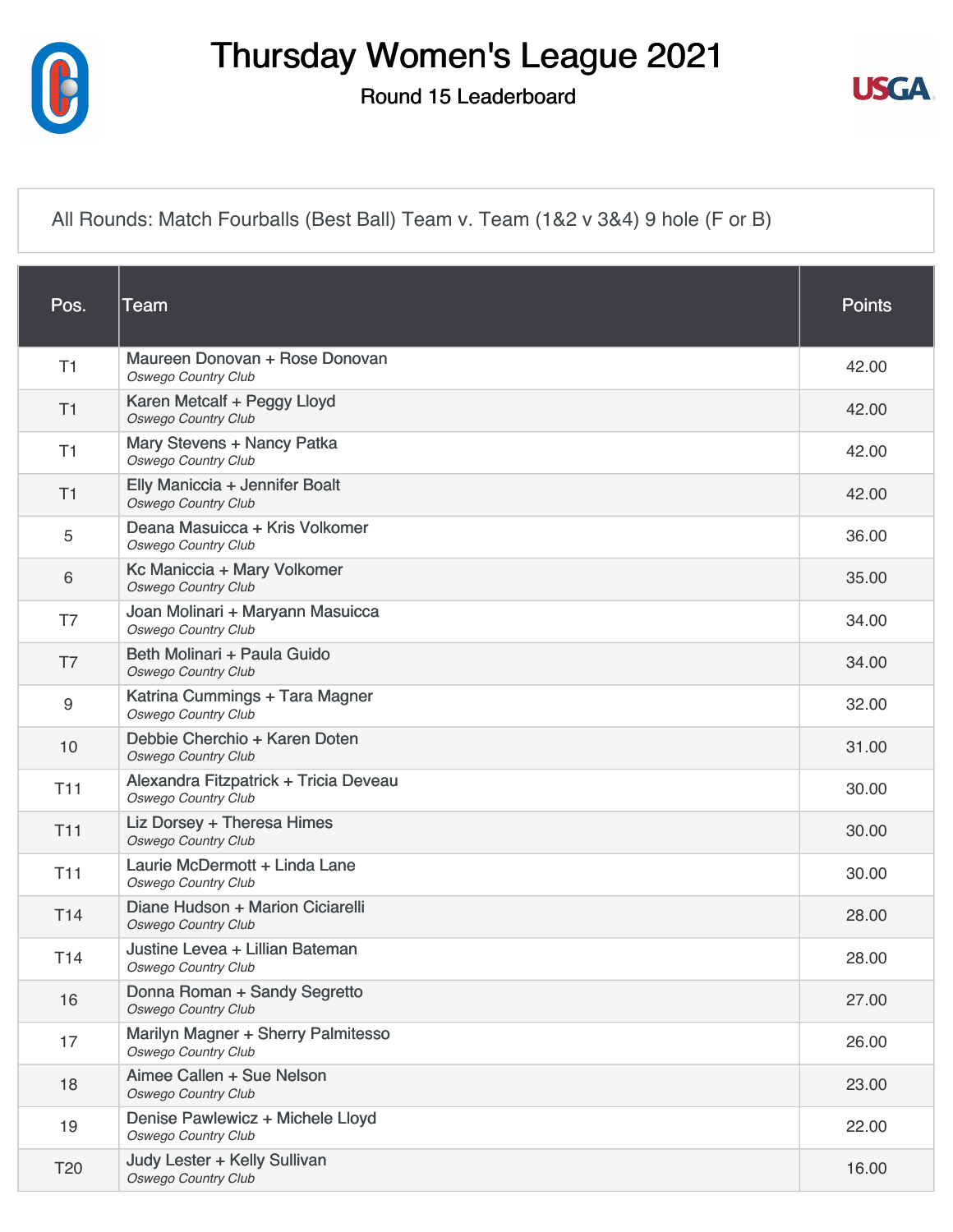

## Thursday Women's League 2021

## Round 15 Leaderboard



| <b>T20</b>                            | Julie Sterio + Vicki Furlong<br><b>Oswego Country Club</b>       | 16.00 |  |  |
|---------------------------------------|------------------------------------------------------------------|-------|--|--|
| T <sub>20</sub>                       | Debi Morgan + Terri Hammill<br><b>Oswego Country Club</b>        | 16.00 |  |  |
| T <sub>23</sub>                       | Patricia Osetek + Sue Viscomi<br><b>Oswego Country Club</b>      | 14.00 |  |  |
| T <sub>23</sub>                       | Mary Heintz + Tracey Hawthorne<br><b>Oswego Country Club</b>     | 14.00 |  |  |
| 25                                    | Mary Donovan + Talisa Perez<br><b>Oswego Country Club</b>        | 12.00 |  |  |
| 26                                    | Kara Murray + Kristin Graves<br><b>Oswego Country Club</b>       | 10.00 |  |  |
| 27                                    | Falecia Avery + Jolynn Dorsey<br><b>Oswego Country Club</b>      | 6.00  |  |  |
| 28                                    | Alexis Farnsworth + Mariah LaLonde<br><b>Oswego Country Club</b> | 2.00  |  |  |
| <b>Total Points Allocated: 720.00</b> |                                                                  |       |  |  |